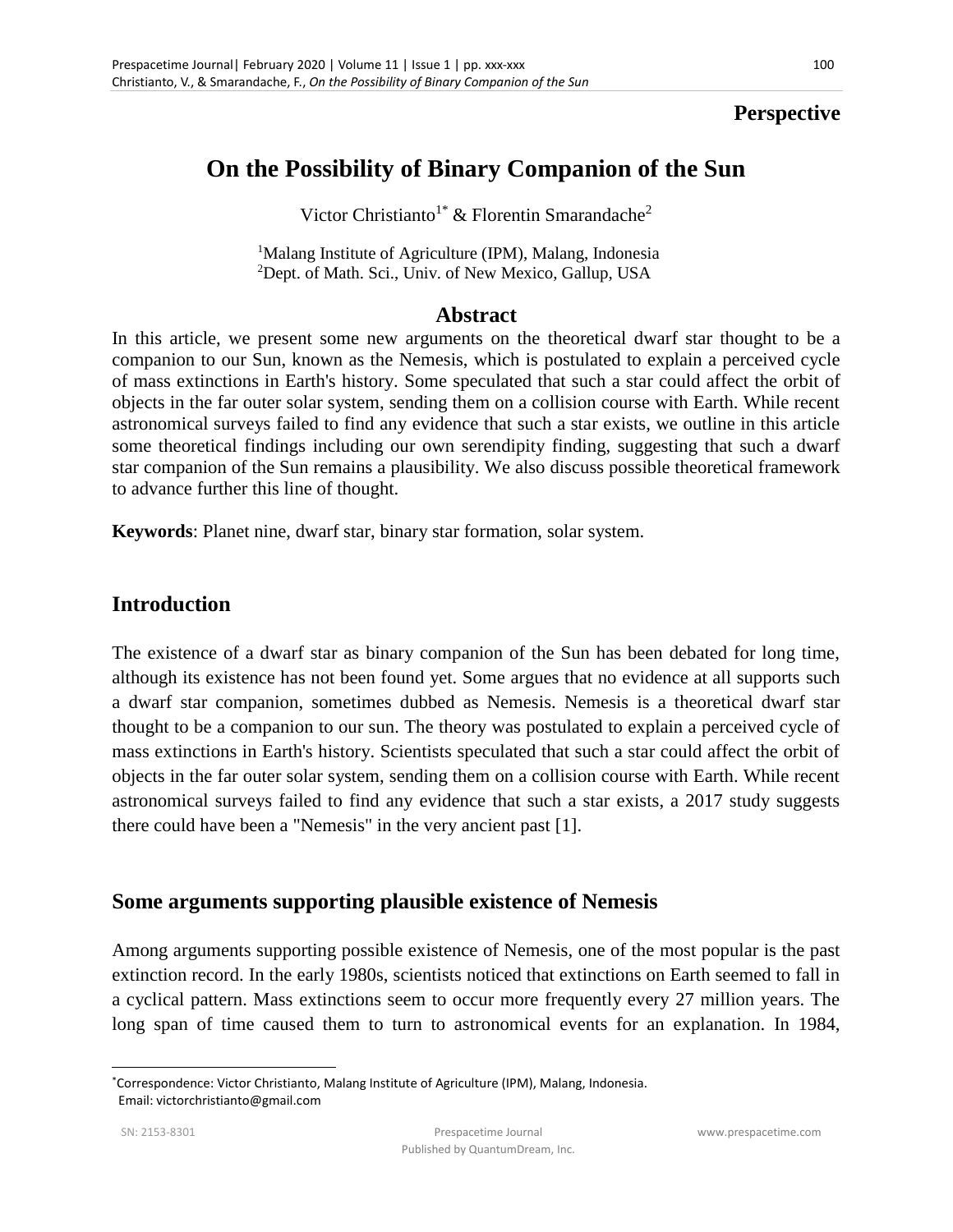Richard Muller of the University of California Berkeley suggested that a red dwarf star 1.5 lightyears away could be the cause of the mass extinctions. Later theories have suggested that Nemesis could be a brown or white dwarf, or a low-mass star only a few times as massive as Jupiter. All would cast dim light, making them difficult to spot.[1]

Scientists speculated that Nemesis may affect the Oort cloud, which is made up of icy rocks surrounding the sun beyond the range of Pluto. Many of these chunks travel around the sun in a long-term, elliptical orbit. As they draw closer to the star, their ice begins to melt and stream behind them, making them recognizable as comets. If Nemesis traveled through the Oort cloud every 27 million years, some argue, it could kick extra comets out of the sphere and send them hurling toward the inner solar system - and Earth. Impact rates would increase, and mass extinctions would be more common.

Another theory is there is a huge ice giant, nicknamed "Planet Nine," that is at the edge of our solar system. Researchers Konstantin Batygin and Mike Brown (both from the California Institute of Technology) suggested in 2016 that such a body might be stirring up smaller icy bodies in the Kuiper Belt.

More recent discoveries from the Chilean observatories of Sedna have only confirmed the existence of a massive "perturber" (to use the old language) or a "shepherd" (to use newer lingo). This article from *The Smithsonian's Air & Space* publication makes it clear that the Caltech astronomers Mike Brown and Konstantin Batygin used a March 2014 issue of *Nature* to guide them to their discovery of Planet 9:

When the two astronomers published the announcement, in the journal *Nature* in March 2014, they noted something odd about 2012VP, Sedna, and 10 other super-distant objects. They were all clustered in an unexpected way; their orbits all crossed the ecliptic plane - the conceptual flat disk around which the eight planets orbit the sun very close to the spot where they came closest to the sun. So odd was the uniformity that the pair suspected something was causing it; they wrote, *'[A]n unknown massive perturbing body may be shepherding these objects into these similar orbital configurations.'* [2]

A search for Planet Nine is ongoing. Notably, Brown was part of the research team that found Sedna and several other icy bodies in the Kuiper Belt, and he was one of the lead advocates for reclassifying Pluto (once considered a planet) to a dwarf planet in 2006 [1]. While the above two chief arguments: the past record of mass extinction and Planet Nine are quite interesting, they are not conclusive yet, because there are other possibilities to explain the data.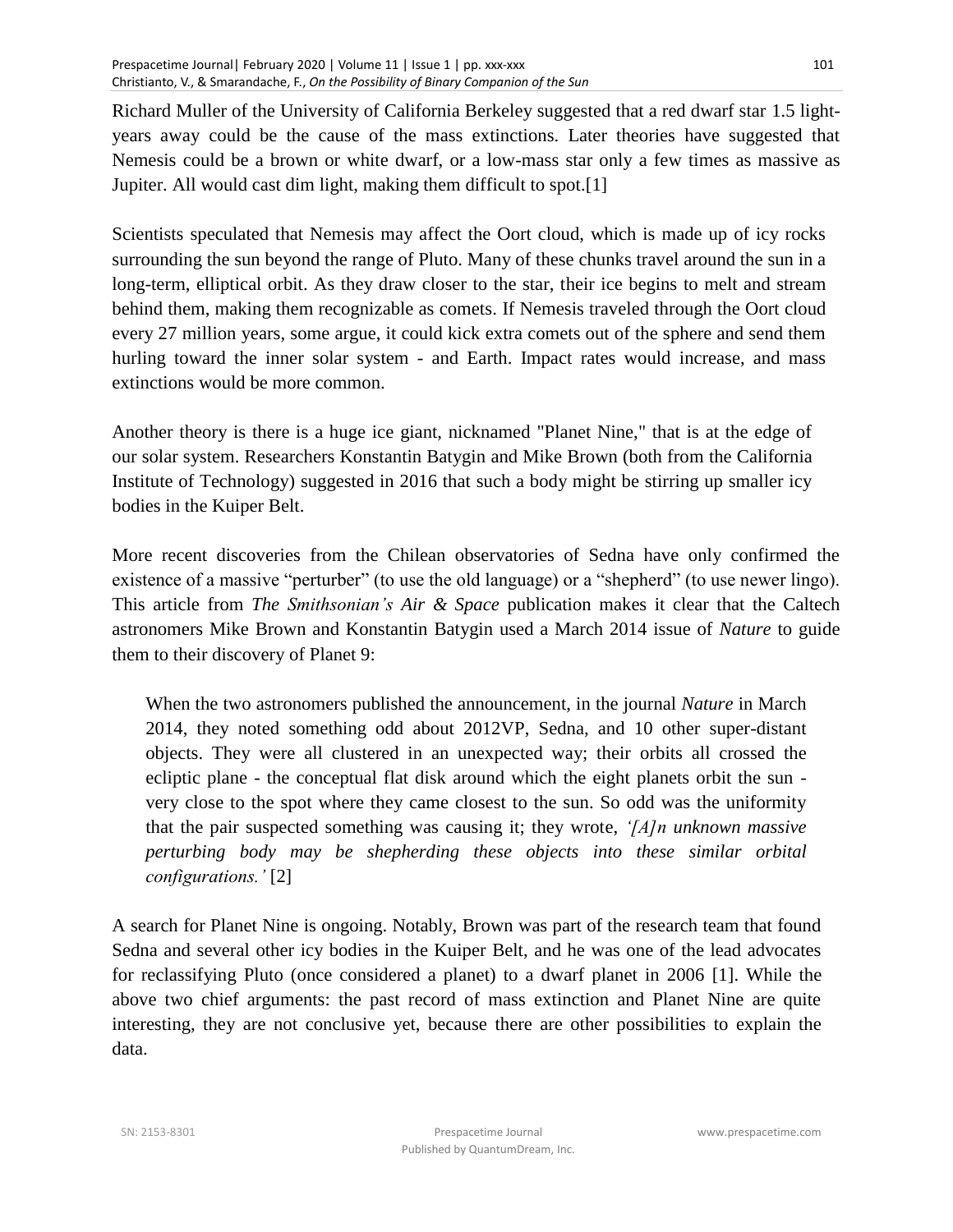102

A third view, suggests that it is possible that all stars were formed in pairs, according to Berkeley news. The new assertion is based on a radio survey of a giant molecular cloud filled with recently formed stars in the constellation Perseus, and a mathematical model that can explain the Perseus observations only if all sunlike stars are born with a companion:

We are saying, yes, there probably was a Nemesis, a long time ago," said co-author Steven Stahler, a UC Berkeley research astronomer. "We ran a series of statistical models to see if we could account for the relative populations of young single stars and binaries of all separations in the Perseus molecular cloud, and the only model that could reproduce the data was one in which all stars form initially as wide binaries. These systems then either shrink or break apart within a million years [4].

Provided such a statistical survey is correct, then it would mean that all stars including our Solar system may have dwarf companion, albeit its existence is undetected yet. Now, allow us to retell our own serendipity finding of its possible existence. It began around 15 years ago, while one of us (VC) investigating planetary orbits in Solar system. It came to him an idea that given the chemistry composition of Jovian planets are different from inner planets, therefore it is likely both series of planets have different origin. Initially, he read paper suggesting that our Solar system can be modelled as "*two fluid model*" of superfluidity. But he sought a simpler explanation to explain the orbits of Jovian planets.

By assuming inner planets orbits have different quantum number from Jovian planets, he tried to use "*least square difference*" method in order to seek the most optimal straight line for Jovian planets orbits in a different quantum number. Then it came out that such a straight line can only be modelled if we assume that the Jovian planets were originated from a twin star system: the Sun and its companion. Although his study was based on statistical optimization [6][7], it yields new prediction of 3 planetoids in the outer orbits beyond Pluto, which were discovered later by Mike Brown et al.

## **The Plausibility of Detecting a Dwarf Companion of the Sun**

For observational purpose, we submit three possible ways to model the Solar system as binary star system:

a. Dipole magnetic view (Whitmire et al.): We found a compelling dipole magnetic view of our Solar System including Oort Cloud by D. Whitmire, whose view seems to support hypothesis of dwarf star as part of such a giant dipole system.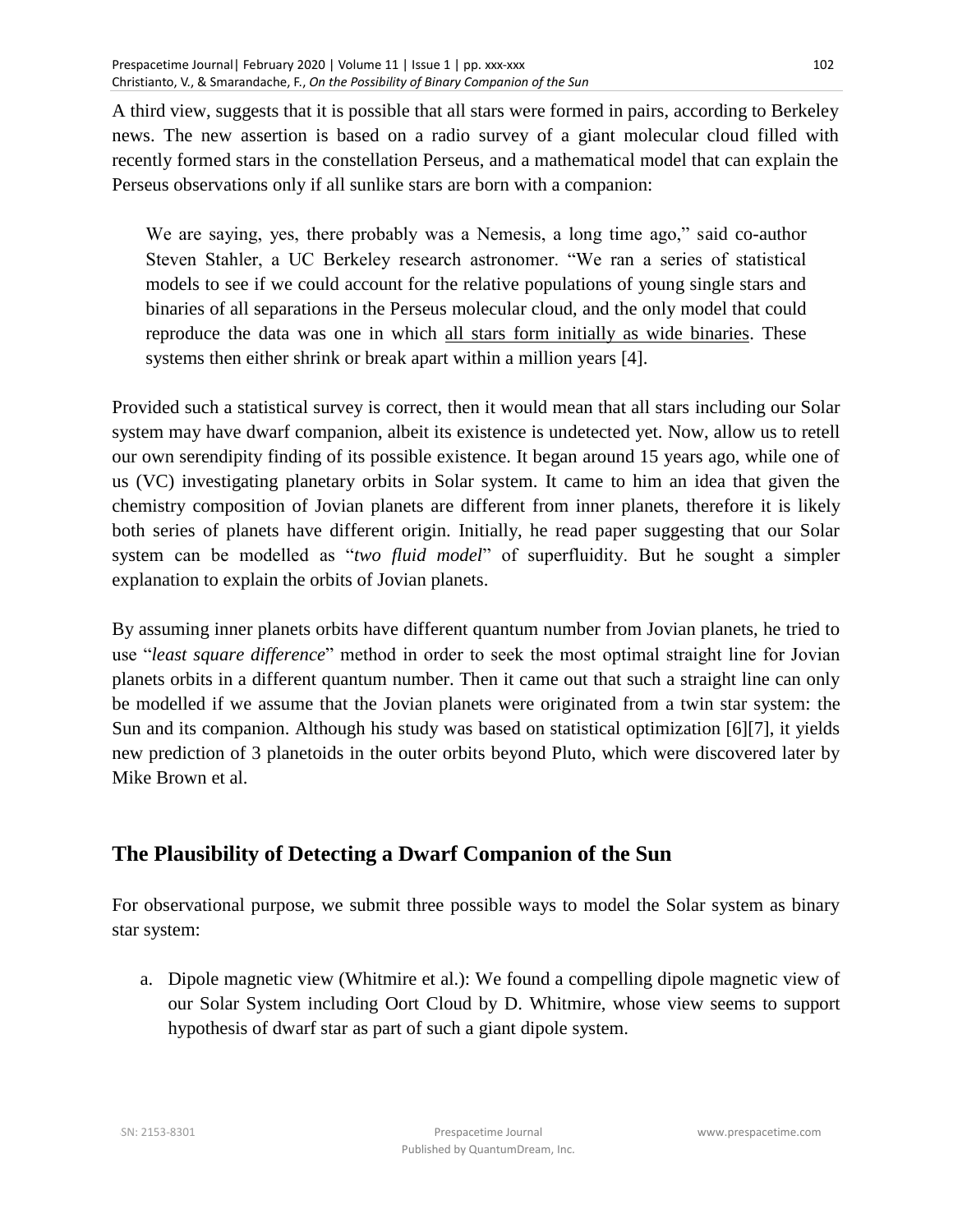- b. Statistical model of turbulence: A paper published in Turkish Physics Journal proves that Planck distribution of black-body radiation can be derived by assuming pairs of positivenegative mass. Considering that Planck blackbody law can be connected to statistical mechanics of turbulence (see Sohrab), then it seems plausible to come up with similar hypothesis with Sadavoy and Stahler, that all stars were once born in pairs [5].
- c. Hydrogen-antihydrogen pairs model: Apart from two-fluid model of Solar System as we mention above, since we prefer a quantum-hydrodynamics model of Solar System, then it seems quite palatable to extend the Bohr-quantization of Solar System, by assuming it was not composed from large-scale hydrogen structure (check also Hydor model by ancient Greek philosopher), but to extend it by assuming a large scale "*hydrogenantihydrogen pair*". Nonetheless, how we can model such hydrogen-antihydrogen system remain an open question.

### **Comparison with UVS model of solar system**

Vincent Wee-Hoo is a developer of UVS model of solar system and galaxies (UVS stands for: unified vortice singularity). Based on UVS model, he is able to come up with barycenter drivers of solar cycle. He wrote [10]:

Despite the gas giants when aligned directly with the Sun-SSB alignment were observed to have their pulsing effects for sunspot number, the ISN proposed solar minima or maxima in many cases were not dominantly modulated by any direct alignment of the gas giants. These cases assert that these solar cycles were dominantly driven by the more effective planetary barycenters that had aligned with the Sun-SSB alignment. This case study asserts solar cycle is dominantly driven by the oscillating alignments of the Sun, the barycenters, or their alignments with the gas giants that optimize the alignments of the barycenters. … There are 19 cases (2 Min, 10 Min, 10 Max, 11 Min, 11 Max, 12 Max, 13 Min, 13 Max, 14 Min, 14 Max, 16 Max, 17 Min, 17 Max, 18 Min, 18 Max, 19 Min, 20 Max, 21 Max, and 23 Max) on the ISN proposed solar minima or maxima that were apparently driven by the alignments of Sun-SSB and the effective planetary barycenters, and they were not modulated by any alignment of gas giants that aligns with the Sun at all. These peaks and troughs of the sunspots apparently were subliminally driven by the alignment of nonmaterial objects that periodically aligns with the Sun. In 31 of the 48 total cases, they demonstrated the ISN proposed solar minima or solar maxima, were dominantly driven by the alignments of Sun-SSB that have had periodically aligned with the more effective planetary barycenters. The rest of the cases were having other assortment of effective alignments. …As empirically observed, the magnetic field reversal of the Sun was not caused by the SSB is